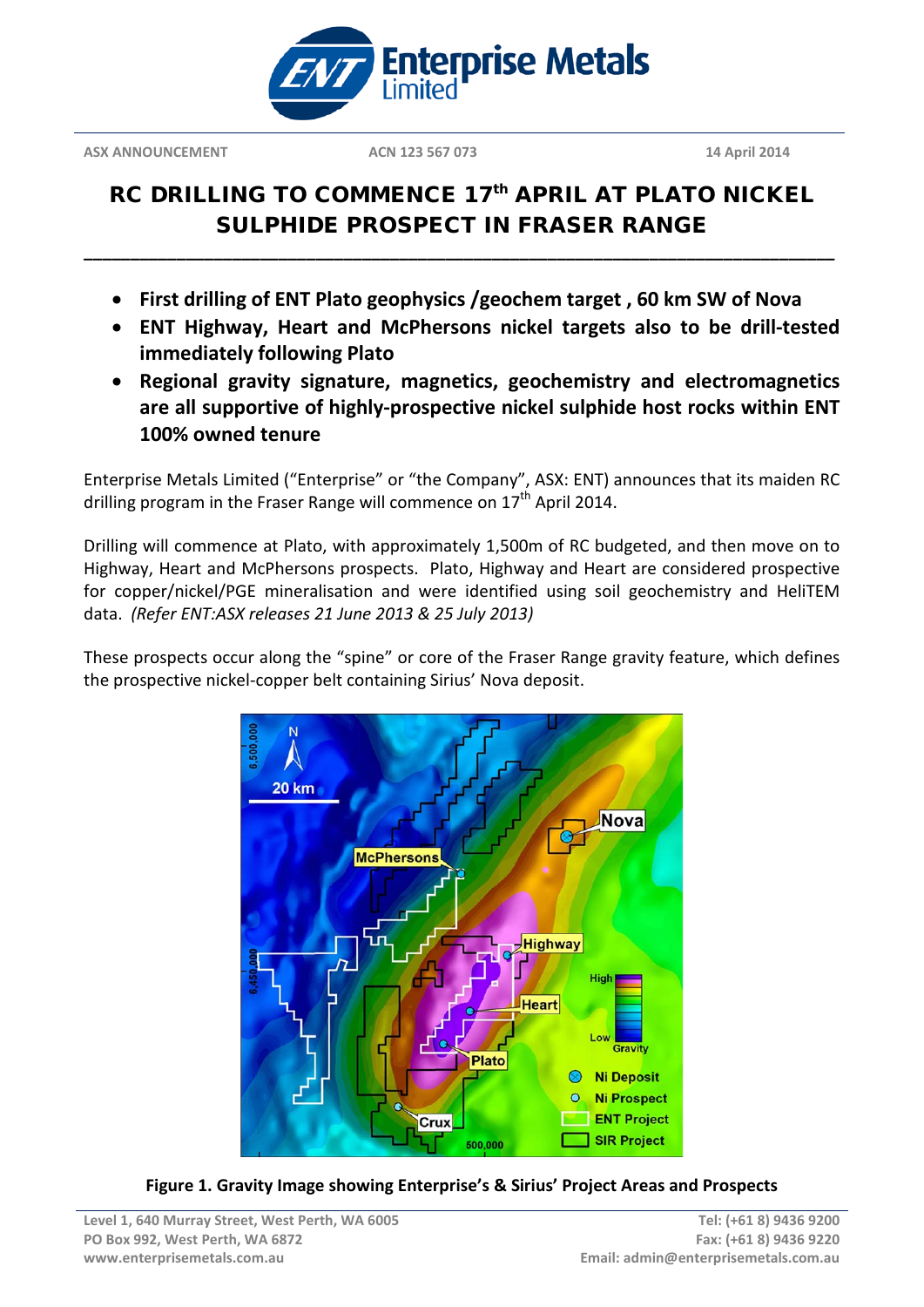

The McPherson's prospect lies on the western margin of the Albany-Fraser Orogen, close to its contact with the Archaean Yilgarn Craton.

Regional and infill soil sampling at McPhersons in 2013 defined a coherent area of Ni anomalism with associated Cu anomalism in the NE corner of E63/1282, with individual maximum values of up to 104ppm Ni, 73ppm Cu and 28ppm Co. The Company's helicopter borne electromagnetic survey also revealed a number of late-time electromagnetic responses coincident with the McPhersons nickel soil anomalies. *(Refer ENT: ASX releases 24 & 25 July 2013)*



**Figure 2. Magnetic Image with Gridded Nickel Soil Sample Results**

## **Background on Fraser Range Project**

The Company's Fraser Range Project is located approximately 100km east of Norseman, within the Albany-Fraser Orogen. Enterprise's landholding covers  $594 \text{km}^2$  and is located between Sirius Resources Ltd's Nova and Crux prospects. Enterprise's drill targets have geological similarities to Nova and Crux.

Under the Royalties for Regions Co-funded Government – Industry Drilling Program, Enterprise is eligible for up to \$150,000 in EIS co-funding to undertake drill testing of the Plato prospect.

9M Ryon

**Dermot Ryan Managing Director**

*Contact: Telephone: 08 9436 9200 Facsimile: 08 9436 9220 Email: admin@enterprisemetals.com.au*

**Tel: (+61 8) 9436 9200 Fax: (+61 8) 9436 9220 Email: admin@enterprisemetals.com.au**